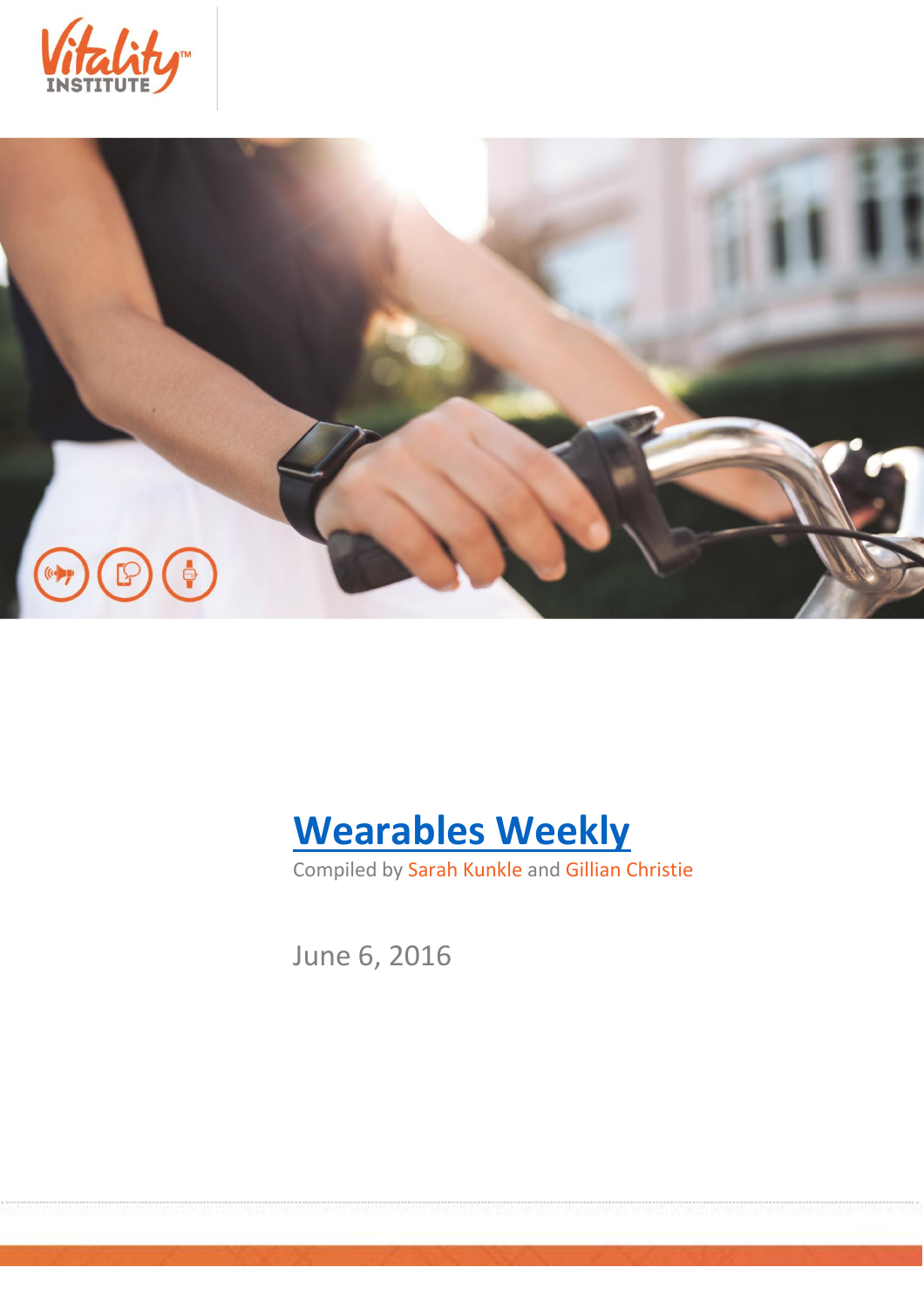

*Featured this week: Android Wear 2.0, a mobile payment acquisition by Fitbit, and fitness tracking headphones from Samsung. In other headlines, researchers investigate using virtual reality for psychiatric treatment and a "wearable robot" for mobility issues. Read the latest below!*

## **[A first look at Android Wear 2.0](http://www.theverge.com/2016/5/18/11699054/google-android-wear-2-0-hands-on-i-o)**

Google's keynote session at I / O this year introduced Android Wear 2.0, a major update designed to make Android Wear devices more functional and independent. Android Wear 2.0 includes three particularly important updates: a new, darker user interface with an all-new carousel app launcher; intelligent message replies that provide suggestions when you receive a message along with a full-QWERTY keyboard; and new third-party app complications that can be used with both Google's and third-party watch faces. Additionally, Google has expanded Android Wear's fitness capabilities with automatic activity detection for strength training exercises, such as bicep curls and deadlifts. Android Wear 2.0 is available today for developers and will be launched publicly later this year. **Importance**: According to Google, Android Wear 2.0 will take advantage of new technologies like LTE connected watches and make smartwatches more independent from smartphones.

## **[Fitbit is buying Coin so it can make a fitness tracker that pays](http://www.theverge.com/2016/5/18/11700658/fitbit-coin-acquisition-announced) for things**

Fitbit has announced that it is acquiring Coin, a technology that digitally holds all information from multiple credit cards on a single device. Fitbit's primary interest in Coin is the company's work on wearable forms of payment. Although Fitbit has acknowledged that "there are no plans to integrate Coin's wearable payments technology into the 2016 Fitbit product roadmap," it is certainly possible that next year's devices will have a mobile payment feature.

**Importance**: This acquisition will allow Fitbit to add a feature to its devices that many of its competitors already have. Some smartwatches already allow for mobile payments and Jawbone's Up4 can make mobile payments using American Express cards.

## **[Samsung's Gear IconX are truly wireless earbuds with a focus on fitness tracking](http://www.theverge.com/2016/6/2/11841388/samsung-gear-iconx-wireless-earbuds-fitness-tracking-hands-on)**

Samsung has introduced the Gear IconX, the first truly wireless headphones from a major manufacturer, though they echo many of the same features and design of other wireless earbuds like the Bragi Dash. The Gear IconX connect to smartphones wirelessly and have no wires connecting the two earbuds. They come stored in a pill-shaped case when not in use, which provides up to two full charges. The battery life is by far its biggest limitation. Samsung says that the headphones will last about an hour and a half when streaming music from your phone, or just over three and a half hours when playing music stored on their 4GB of internal memory.

**Importance**: Samsung's is marketing the IconX as a fitness tracking device first and music product second. The IconX has sensors to monitor movement, heart rate, and distance traveled, and calculates calories burned, similar to wrist-worn fitness trackers. This data syncs with Samsung's S Health app, which integrates with a handful of other fitness apps.

## **Other Health Technology Headlines**

[Can this new wearable detect depression?](http://readwrite.com/2016/05/23/health-wearable-monitors-patients-depression-ht4/) [Canary Health acquires health startup bLife for its mobile expertise](http://mobihealthnews.com/content/canary-health-acquires-health-startup-blife-its-mobile-expertise) [Harvard engineers designed a 'soft wearable robot'](http://www.engadget.com/2016/05/18/harvard-engineers-designed-a-soft-wearable-robot/)